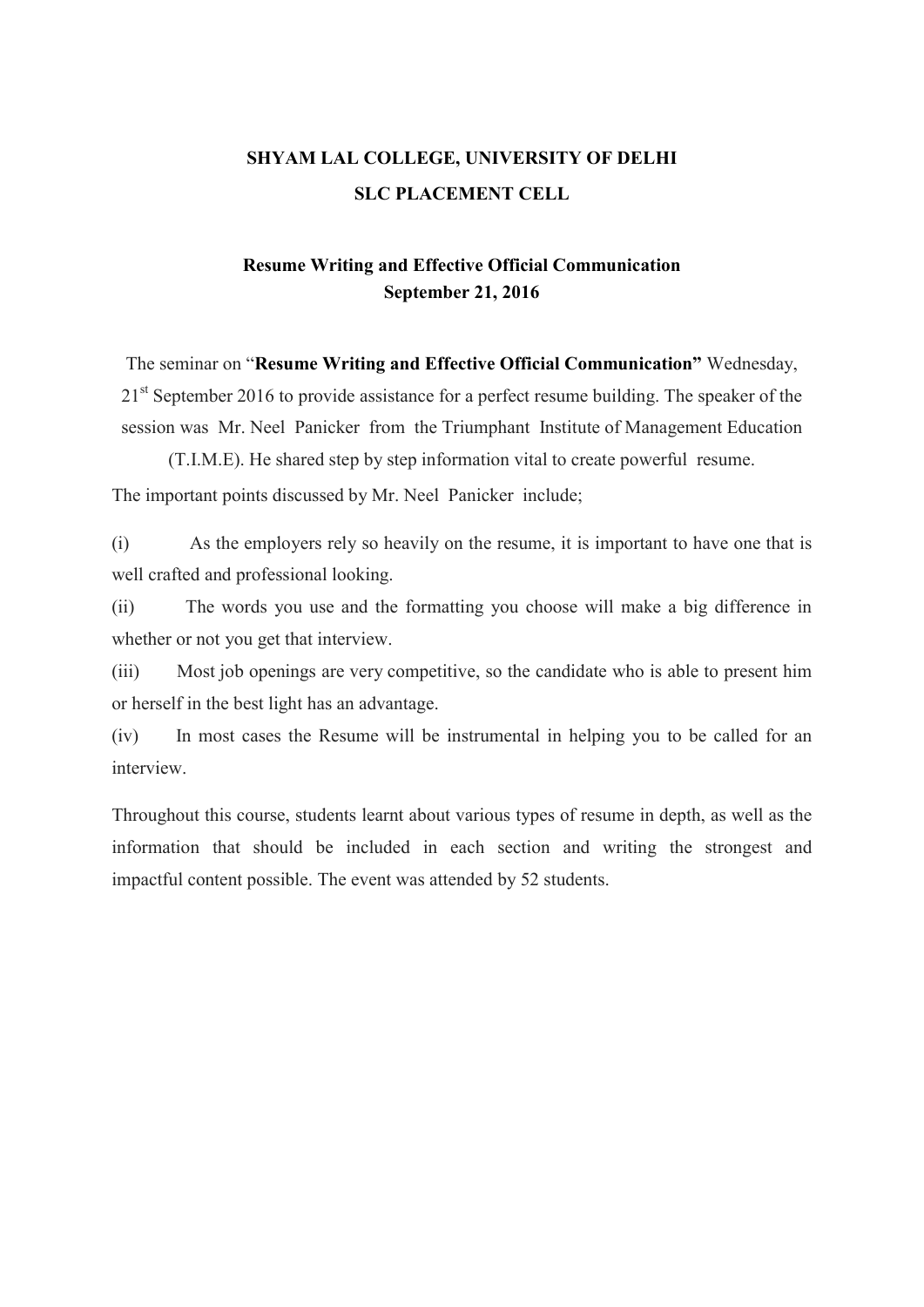

**SLC** (University of Delhi) **Shyam Lal College** 



## **PLACEMENT CELL**

## **Seminar On**

RESUME WRITING & EFFECTIVE OFFICAL COMMUNICATION

> 21 September 2016 m

**MR. ANIL KHURANA** (CONVENOR)

**PROF. RABI NARAYAN KAR** (PRINCIPAL)

**RESUME** 

FOR ANY QUERIES : -**MEGHA GUPTA: 97111 50635**  $\blacktriangleright$  : slcplacementcell@gmail.com

**CONTACT US: -** $\blacksquare$ :/slcplacementcell